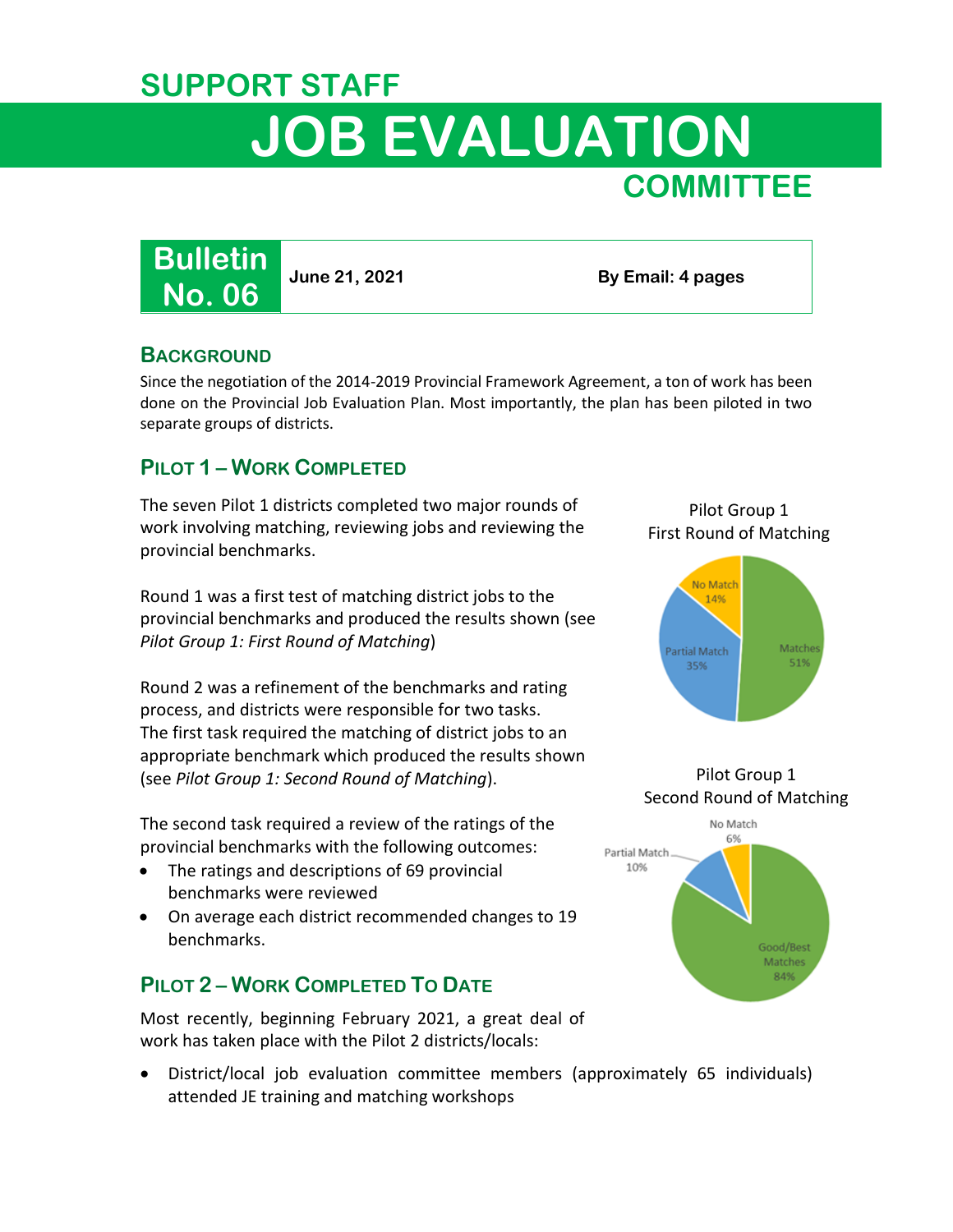- Each district set a deadline for completing the matching assignment and submitting results with dates ranging from beginning of March to the end of June
- At the time of publication, 9 of 10 districts had completed the matching assignment:
	- o 6 completed the assignment several weeks ahead of schedule
	- o 3 completed the assignment on their scheduled due date
	- o The 1 remaining district will submit their results by the end of June.
- 459 active jobs have been matched, with 59 remaining.

#### **Pilot 1 Districts** SD 06 (Rocky Mountain)/CUPE 440 **PROVINCIAL JOB EVALUATION**  SD 28 (Quesnel)/CUPE 499<br>SD 36 (Surrey)/CUPE 728 SD 42 (Maple Ridge/Pitt Meadows)/CUPE 703 **PROJECT FUN FACTS** So 53 (Okanagan Similkameen)/CUPE 523<br>SD 53 (Okanagan Similkameen)/CUPE 523<br>SD 63 (Saanich)/CUPE 441<br>SD 68 (Nanaimo Ladysmith)/CUPE 606 **Pilot 2 Districts**  17 school districts, 15 CUPE locals SD 60 North SD 22 (Vernon)/CUPE 5523<br>SD 33 (Chilliwack)/CUPE 411 and two non-CUPE locals have SD 35 (Chiliwack)/COPE 411<br>SD 45 (West Vancouver)/WVMEA<br>SD 60 (Peace River North)/CUPE 4653<br>SD 69 (Qualicum)/CUPE 3570 participated in the provincial job SD 73 (Kamloops-Thor SD 75 (Mission)/CUPE 593<br>SD 83 (North Okanagan Shi evaluation pilots SD 58 (Nicola Similkameen)/CUPE 847 109 local Joint Job Evaluation SD 78 (Fraser Cascades)/CMAW 2434 Okanagan Committee members have received provincial job evaluation training Ceptral 904 active job descriptions **SD 73** matched to the provincial **SD 83** benchmarks by the end of June Vancouver Island / 2021 Sunshine Coast 73 benchmark job descriptions **SD 53** are being finalized.**SD 36** SD 63 **Kraser Valley**

on)/CUPE 3500

otena

**SD 42** Metro

**SD 75 SD 33 SD 78** 

# **NEXT STEPS**

Following receipt of data from Pilot 2, the Job Evaluation Steering Committee will finalize the provincial benchmarks and ratings and will address final modifications to the job evaluation plan, such as reviewing job matches identified by the pilot districts, rating jobs not matched, and determining point weighting. After these steps are complete, the Steering Committee will determine a process for inclusion of remaining districts and locals in the province. It is anticipated that the work on the benchmarks, ratings and plan will be completed in late Fall 2021.

### **PAY ADJUSTMENT PROCESS**

The 2019-2022 Provincial Framework Agreement provided a commitment that "The disbursement of available JE funds shall commence by January 2, 2020 or as mutually agreed." The Steering Committee acknowledges that implementation of the job evaluation plan will be **retroactive to January 2, 2020** within the funding provided under the PFA.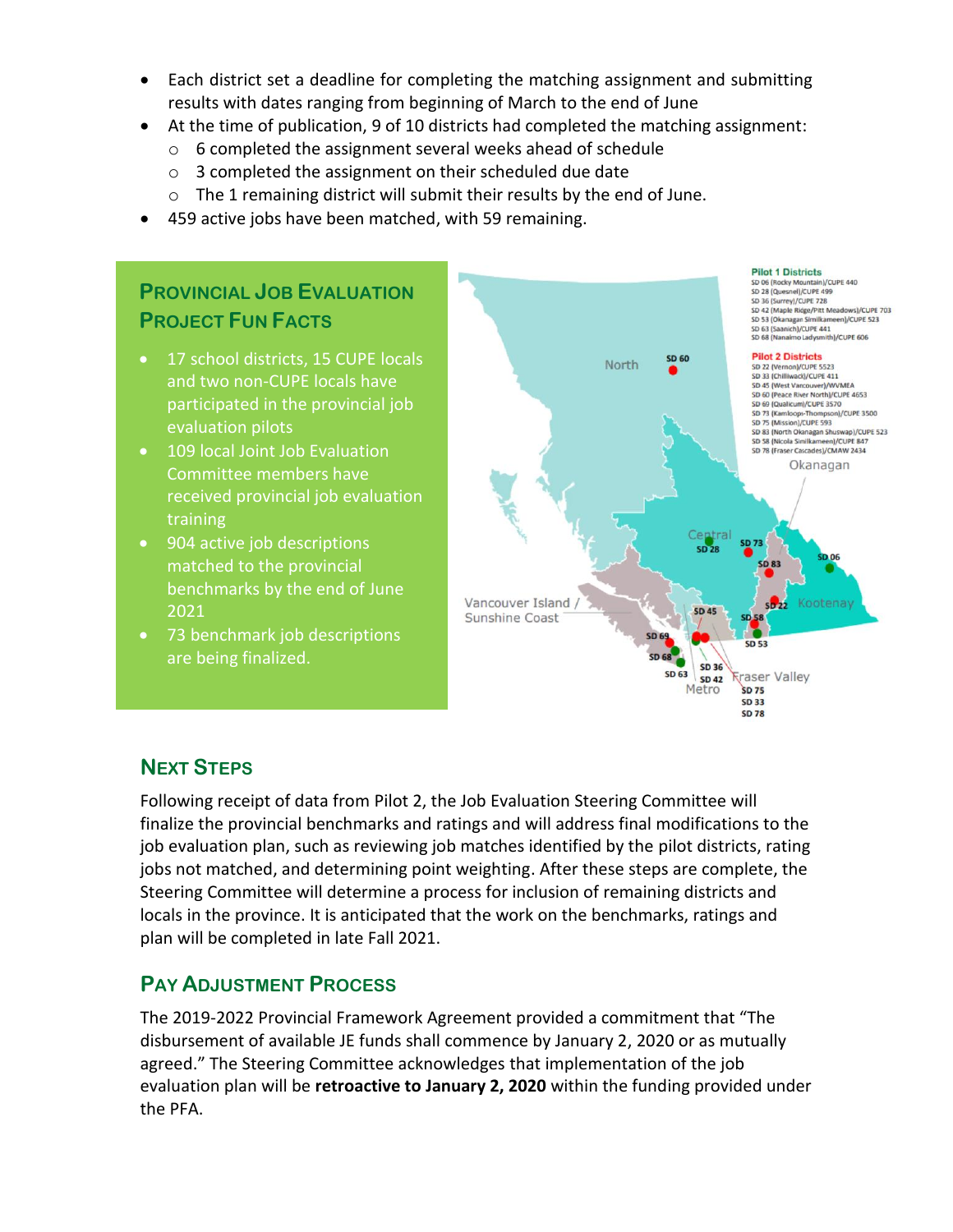### **TECHNICAL SUPPORT**

The Steering Committee has retained a technical support person to create a centralized data reporting and collection system for the provincial job evaluation project. This resource will save countless project hours by providing the ability for school districts to directly populate job evaluation data and otherwise providing a critical tool for effective and efficient data gathering. Once this data is compiled, the Steering Committee will be able to accurately project and communicate a timeline for JE implementation and disbursement of funds. We envision that the database developed can also be used as a tool for provincial JE in the future.

### **NAME THAT APP… PLEASE!**

"Provincial Job Evaluation Database Application," now that's a mouthful! So we're asking you to send us your suggestion for a name. We know you'll have great ideas.

Let's explain a bit. As the Provincial Job Evaluation project expands from seven pilot districts to seventeen and we start planning for the rollout across the province it is extremely obvious we need an easy to use database. We need a simple and robust way to manage the job data. We need to track the matching and ratings of jobs. And, we need to communicate that information back-and-forth between the districts and the Provincial Steering Committee.

It's a complex process. We will be processing job data from sixty school districts and sixty-nine Union locals, and we estimate addressing upwards of 3,600 job descriptions. Every job will be reviewed and matched to one of the provincial benchmarks, and we estimate that potentially 5% of jobs may be unique and require a rating. That's a lot to manage.

So, we are building an App that will streamline communications and efficiently manage all that information. It must be user-friendly, and easy and quick to use. Each district will login to the App to add, update, and match their jobs to the provincial benchmarks. The Provincial Steering Committee will access the data to confirm and review matches, and rate unique jobs.

It's not just about data it is about making the job evaluation process easy and quick to do. The whole process will be simplified with our new App.

Be creative and tell us what name suggestion you have for the provincial App. In our next communique we'll announce the new name and creator. And, if your suggestion is chosen, we will give you full credit embedded in the App. Your creativity will be immortalized. Send your App name suggestion to [pcoombes@cupe.ca.](mailto:pcoombes@cupe.ca)